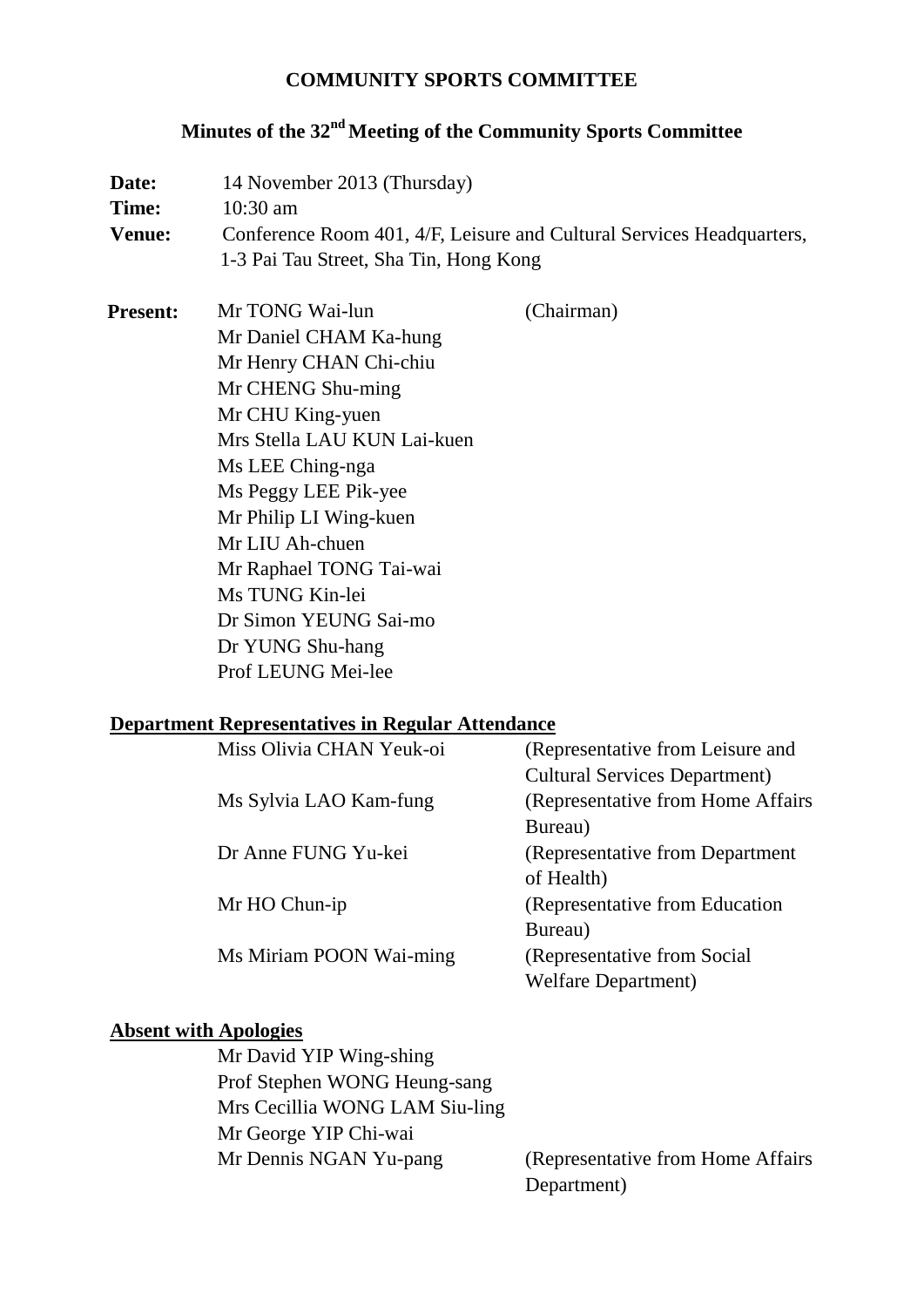### **In Attendance**

|                  | Mr Bobby CHENG Kam-wing  | (Leisure and Cultural Services  |
|------------------|--------------------------|---------------------------------|
|                  |                          | Department)                     |
|                  | Ms Rebecca LOU Wai-yi    | (Leisure and Cultural Services) |
|                  |                          | Department)                     |
|                  | Ms Alice HEUNG Ching-yee | (Leisure and Cultural Services) |
|                  |                          | Department)                     |
| <b>Secretary</b> |                          |                                 |
|                  | Mr Simon LIU Wai-shing   | (Leisure and Cultural Services) |

Department)

### **Opening Remarks**

1.1 The Chairman welcomed all Members and representatives from various government departments to the meeting. He also welcomed Mr FONG Kai-leung of the Social Welfare Department (SWD), who had taken up the post of Assistant Director (Rehabilitation and Medical Social Services). Mr FONG was unable to attend the meeting and was represented by Ms Miriam POON. On behalf of the Community Sports Committee (CSC), the Chairman expressed thanks to Mr LAM Ka-tai, former Assistant Director of the SWD, for his contribution to the CSC. The Chairman also extended welcome to Ms Sylvia LAO of the Home Affairs Bureau (HAB), who attended the meeting for the first time.

#### **Item 1: Confirmation of the Minutes of Last Meeting of the CSC**

2.1 The Secretariat had emailed the draft minutes of the 31st meeting to Members for comment on 29 October and received proposed amendments from the Education Bureau (EDB). The Chairman asked Members to refer to the proposed amendments and the revised minutes tabled at the meeting. As no further amendment was proposed at the meeting, the Chairman announced that the minutes of the 31st meeting were endorsed.

#### **Item 2: Matters Arising**

# **(i) Report on the Follow-up Action on the Physical Fitness Test for the Community**

3.1 Mr Simon LIU invited Members to note the contents of the progress report tabled at the meeting and briefed them on some of the key points: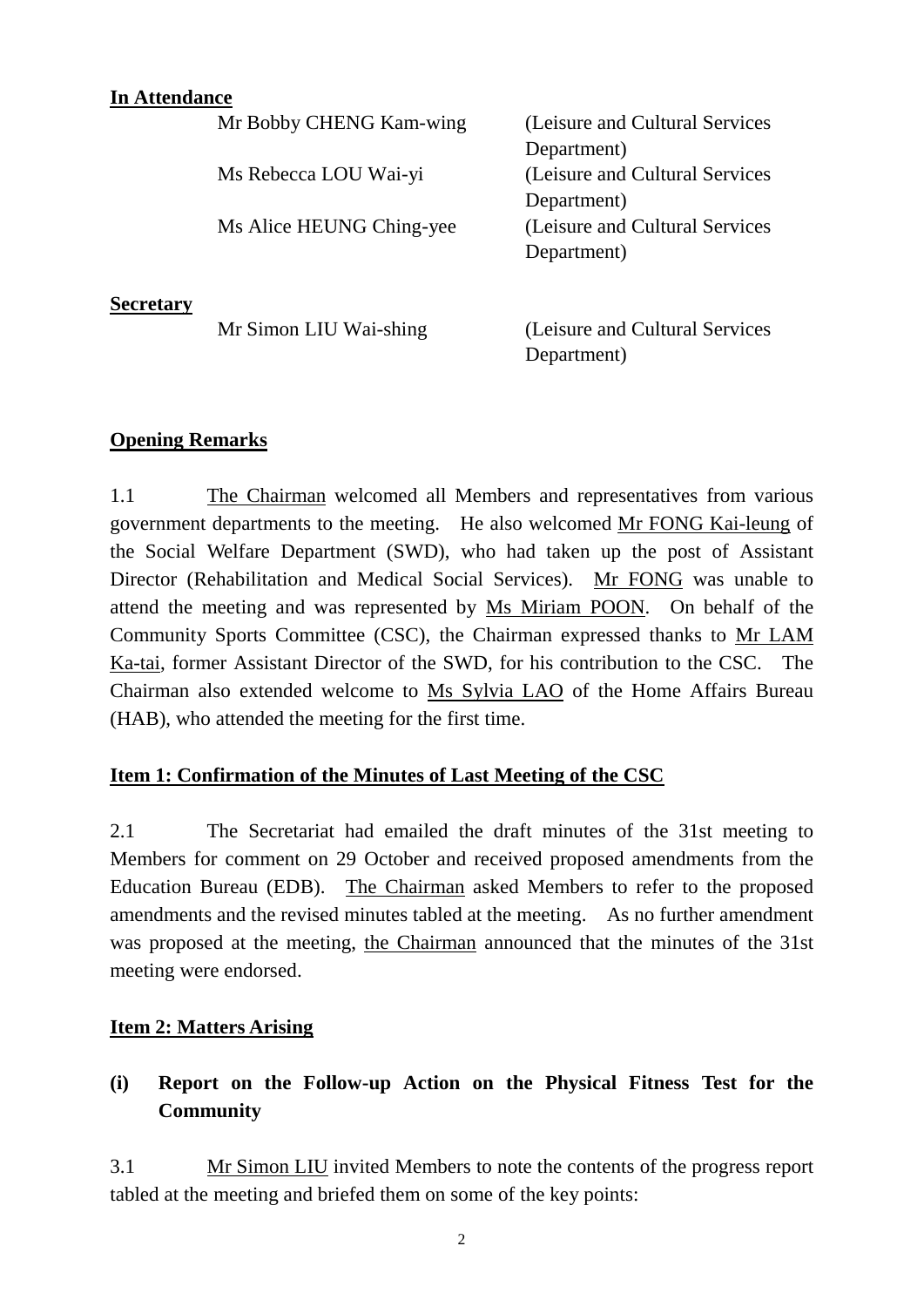- (a) To provide the public with more recreation and sports facilities, the Leisure and Cultural Services Department (LCSD) completed the redevelopment of two swimming pool complexes, namely Kwun Tong Swimming Pool and Victoria Park Swimming Pool in 2013, with the Hong Kong Velodrome under construction in Tseung Kwan O expected to be completed by the end of 2013. With a view to encouraging private recreational lease (PRL) holders to open up their recreation and sports facilities for use by schools, youth organisations, welfare agencies and government departments, the HAB had uploaded onto its website details of approved Open-up Schemes in respect of such private recreation facilities for public reference.
- (b) To raise children's awareness of physical exercise, the LCSD continued in its joint efforts with the EDB, the Department of Health (DH) and relevant national sports associations (NSAs) to organise workshops for enhancing kindergarten teachers' knowledge of sports and physical exercise. To hammer home the message of regular exercise, the EDB produced related education television programmes for primary and secondary schools while the HAB commissioned the Radio Television Hong Kong to produce the TV series "Glamour of Sport – The Sport Arena The Road to Grow" which was broadcast starting 29 September. In addition, the LCSD, the EDB and the DH jointly launched the "School Sports Tour – iSmart Fitness Scheme" in September. The Scheme, which included seminars for parents and a five-month sports training programme for students, would end in April 2014.
- (c) To promote health information on diet and exercise, the LCSD was enhancing the interactive features of the dedicated webpage to provide more health information. The new edition of the CD-ROM on the "Healthy Exercise for All Campaign" included a simple aerobic workout for women to do at home. Also, the "Fitness Walking" mobile phone application was launched on the Sport For All Day held on 4 August 2013 to further promote the sport.

3.2 Mr Daniel CHAM commended the LCSD for its substantive and constructive work. Regarding the provision of more sports facilities, he suggested the HAB plan the scale of the facilities having regard to their principal use and users' needs so that resources could be used effectively and genuine needs met. Mr Daniel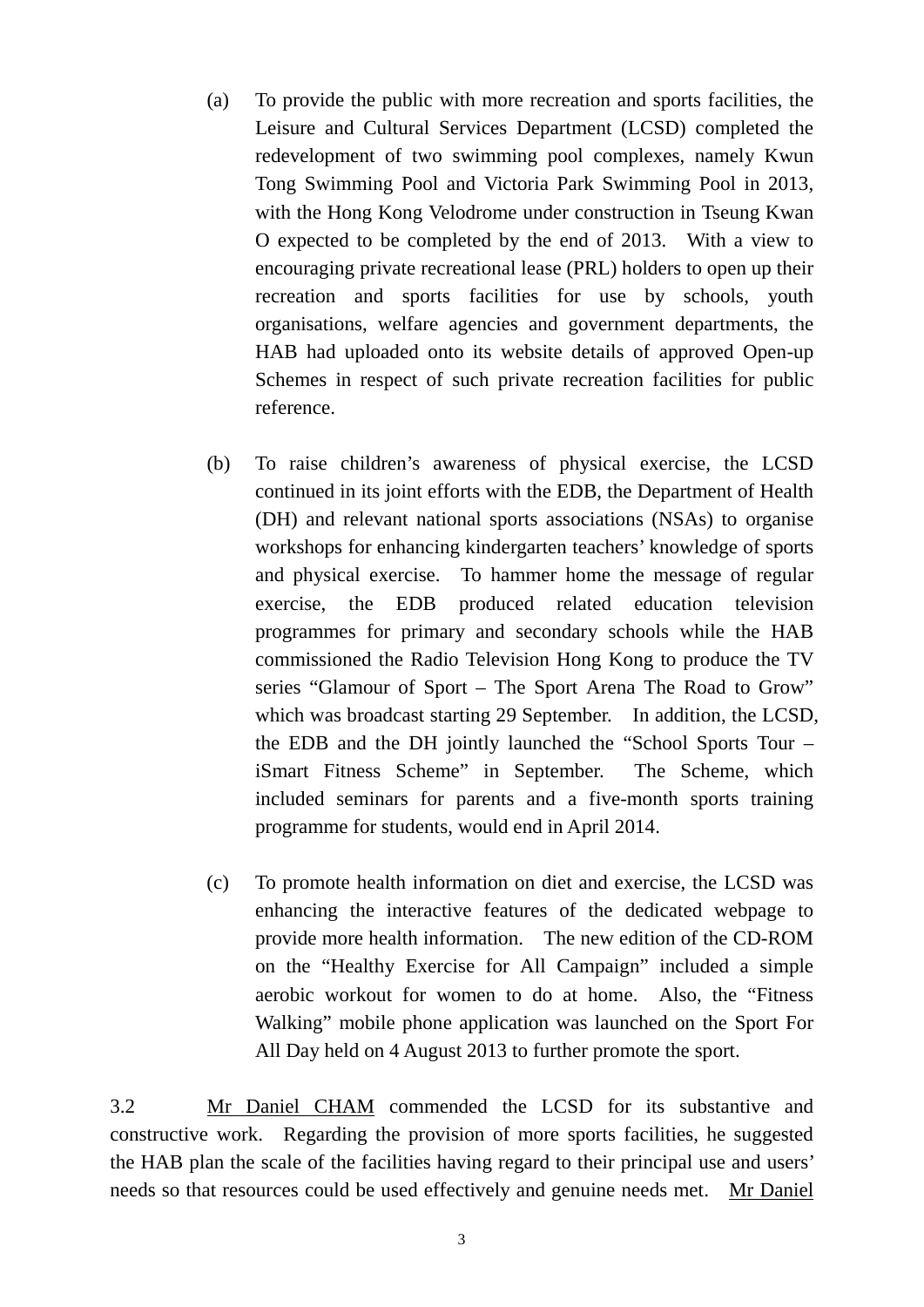CHAM noted that the HAB had stated in the PRLs that holders had to open up their facilities for public use. He suggested the LCSD organise training courses and activities at these facilities so as to avoid criticism that the public could not gain access to facilities provided on government land which had been granted to private organisations at low land premiums.

3.3 Mr Bobby CHENG of the LCSD responded that the Government had increased the provision of resources for building or redeveloping sports facilities over the past five years. He said the LCSD would, at the planning stage of the building or redevelopment works, do its best to balance the needs of various parties when designing the facilities. Apart from meeting the standards required for international sporting events, the design of the facilities should be made suitable for public use. For instance, the facilities of the redeveloped Victoria Park Swimming Pool were suitable for general public swimming as well as international competitions. The Government hoped that the facilities under planning could benefit the majority of the public. It would not seek to build facilities of international standards without taking care of the needs of the general public. The Government would continue to seek the views of the District Councils (DCs) and members of the local community in resource, environmental and facility planning.

3.4 Mr Bobby CHENG said that, as explained by the HAB earlier on, it was stated in the PRLs that holders had to open up their facilities for public use. The LCSD would study the feasibility of organising activities at those venues for the benefit of more people.

3.5 Mr CHU King-yuen appreciated the commitment made by the LCSD in the progress report to provide more sports facilities. He opined that it was equally important to improve existing facilities and any action taken should be preventive rather than reactive to problems. Noting that the all-weather athletic track of Tai Po Sports Ground had aged and would gather puddles, he suggested the LCSD devise an improvement plan as soon as possible.

3.6 Mr Bobby CHENG of the LCSD responded that they attached equal importance to the improvement of existing recreation and sports facilities. The Department had an established plan and timetable for renovating or enhancing existing facilities to ensure conformity with the latest safety standards and a reasonable level of service quality. For example, it had started to plan the redevelopment and improvement of Yuen Long Stadium. The LCSD would follow up on the case of Tai Po Sports Ground.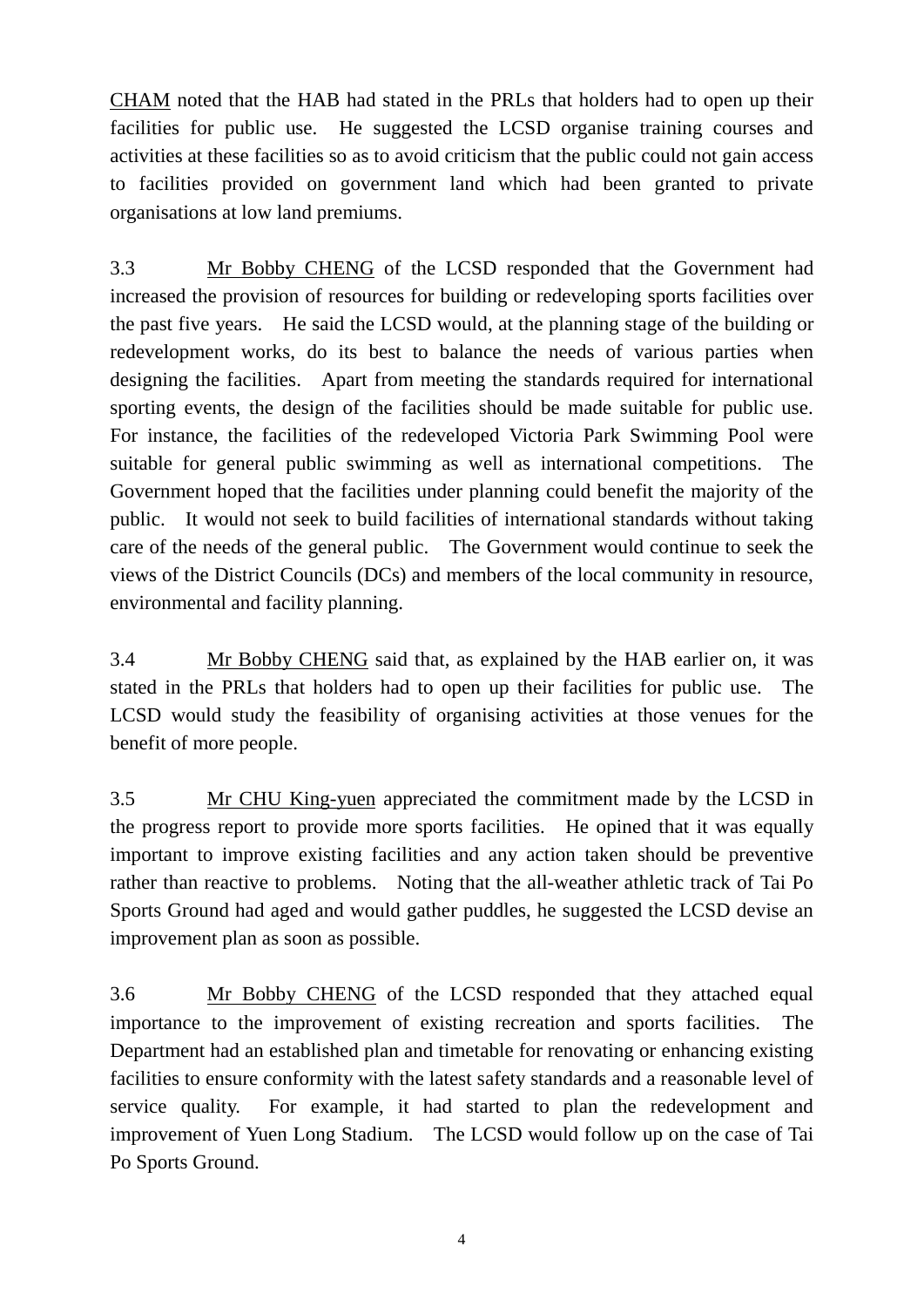3.7 Mr Raphael TONG proposed the requirement for PRL holders to submit reports on their schemes to open up facilities for public use ("open-up schemes") and to conduct reviews and deliver enhancements every year.

3.8 Mr Bobby CHENG of the LCSD said that from what he knew, the HAB had already required that all PRL holders publish information on the opening-up of their facilities, such as the duration of opening and the relevant time slots for each month. In addition, a mechanism was in place to monitor if the stated standards were met. The LCSD would relay Members' views to the HAB.

3.9 Mr HO Chun-ip of the EDB added that the HAB had enhanced the arrangements for eligible bodies, including schools under the purview of the EDB, to use the facilities. PRL holders should publish details about the opening-up of their facilities, such as the opening time slots and the relevant fees and charges. The EDB would issue circulars informing schools of the details about application and the use of the facilities. He pointed out that physical education teachers in schools had actively sought outside venues for new training courses. He suggested that PRL holders should do their best to make available to schools regular time slots for ongoing training.

3.10 Mr CHENG Shu-ming said that when considering opening up private recreational facilities for public use, the authorities should also take into account the specific nature of individual sports. Taking shooting as an example, he pointed out that legislation on firearms control restricted the use of firearms to designated venues unless prior application had been made to the Police Licensing Office. The complicated procedures involved in making applications also posed obstacles to the holding of activities. In addition, unlike other private recreational venues, gun club could not easily open up their venues for public use.

3.11 Prof LEUNG Mee-lee suggested that PRL holders should encourage the public more to use their facilities. Moreover, as most private recreational venues were open to public use from 10 am to 4 pm, women's groups or schools could take the initiative to approach PRL holders in their neighbourhood for detailed information so that they might be able to maximise use of the facilities for the promotion of sports. Furthermore, the Government should help with the publicity. She also opined that in analysing the usage data of the facilities, attention should be given to the way PRL holders opened up their facilities, including the opening time slots and users.

3.12 Mr CHU King-yuen said that schools received information on PRL holders' open-up schemes every year. He proposed that the Government could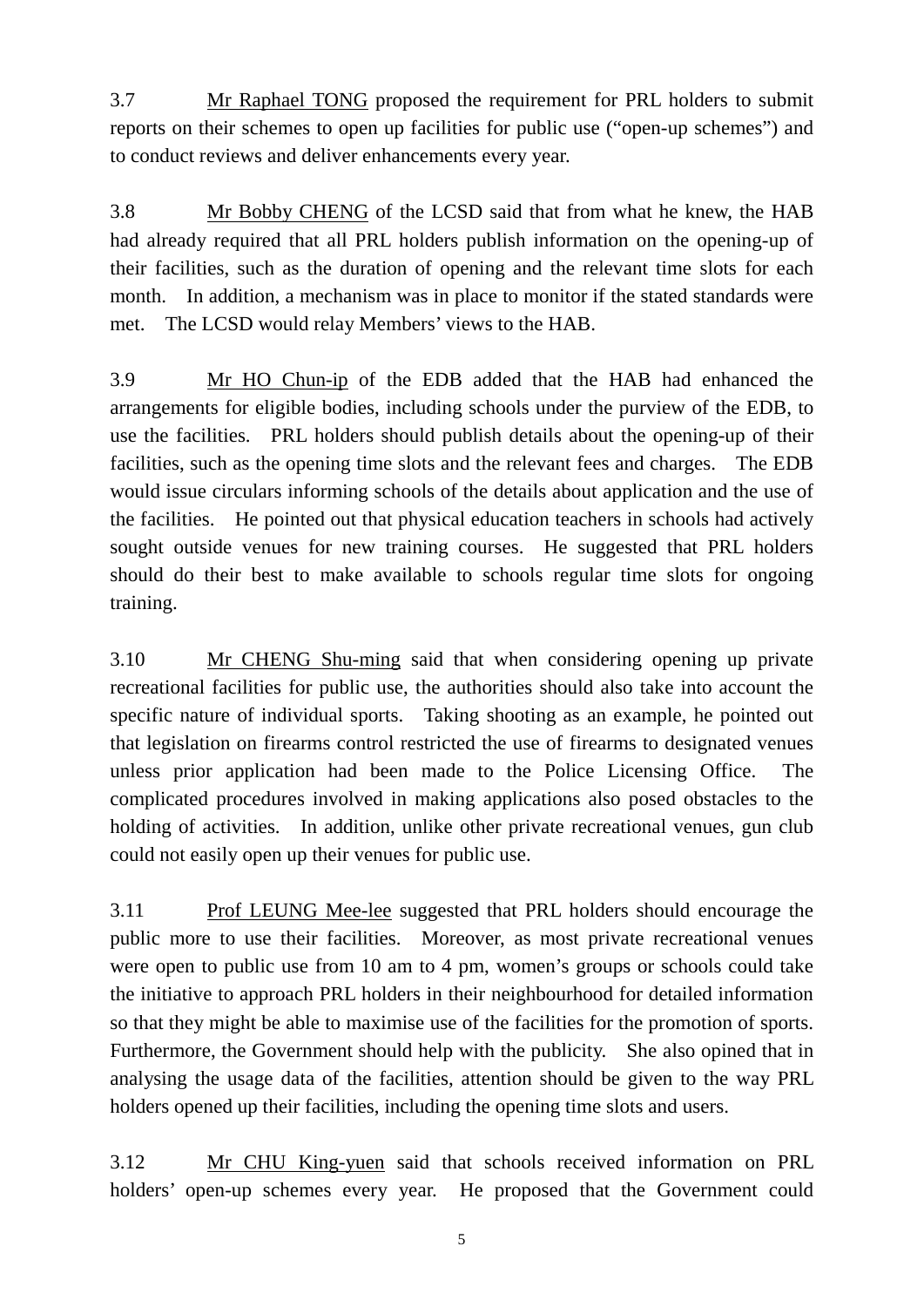allocate \$1.2 million to each district annually for district-based cultural activities, and dedicate the same amount of funding to activities for the promotion of Sport for All. He also suggested that training for the Hong Kong Games (HKG) should be ongoing rather than limited to a duration of four to six months before the games, and that additional resources be sought for the provision of ongoing training for and development of district teams. The Chairman agreed that, in the long run, the district teams should be kept and developed after the end of the HKG, subject to the availability of resources. This would also be beneficial to the long-term development of sports.

3.13 Mrs Stella LAU agreed with the suggestion that schools should take the initiative to apply for use of the sports facilities of private recreational venues to enhance sports training for their students.

3.14 Mr Henry CHAN agreed that resources should be sought for the development of community sports. For the past two years, the Commission on Youth had increased funding for the 18 districts to promote youth activities. He suggested that the districts could increase co-operation with NSAs. Elite athletes could be sent by the NSAs to take part in the Sport for All activities organised by the 18 districts throughout the year. This would not only further promote sports, but also strengthen NSAs' ties with the districts.

3.15 Mr Simon LIU of the LCSD said that the Government provided an annual funding of \$300 million to the 18 DCs for the implementation of community involvement projects. The provision included funds for recreation and sports activities regularly held by the LCSD in various districts. Other organisations, like district sports associations (DSAs), could also make applications under the projects to fund their recreation and sports activities.

# **(ii) Report on Sport For All Day 2013**

4.1 Mr Simon LIU reported that the Sport For All Day 2013 was held on 4 August. Adopting the slogan of "Stay Active. Exercise Every Day with Your Family.", the event encouraged members of the public to do sports with their families and establish a healthy lifestyle by making sports part of their daily life and nurturing a habit of doing physical activities for at least 30 minutes a day. The Sport For All Day 2013 was very well received, attracting an attendance of over 220 000, of whom 29 000 participated in a wide range of free programmes and 198 000 enjoyed free use of leisure facilities. In an ongoing effort to promote Sport for All in the community, the LCSD planned to organise the Sport For All Day again in the coming year.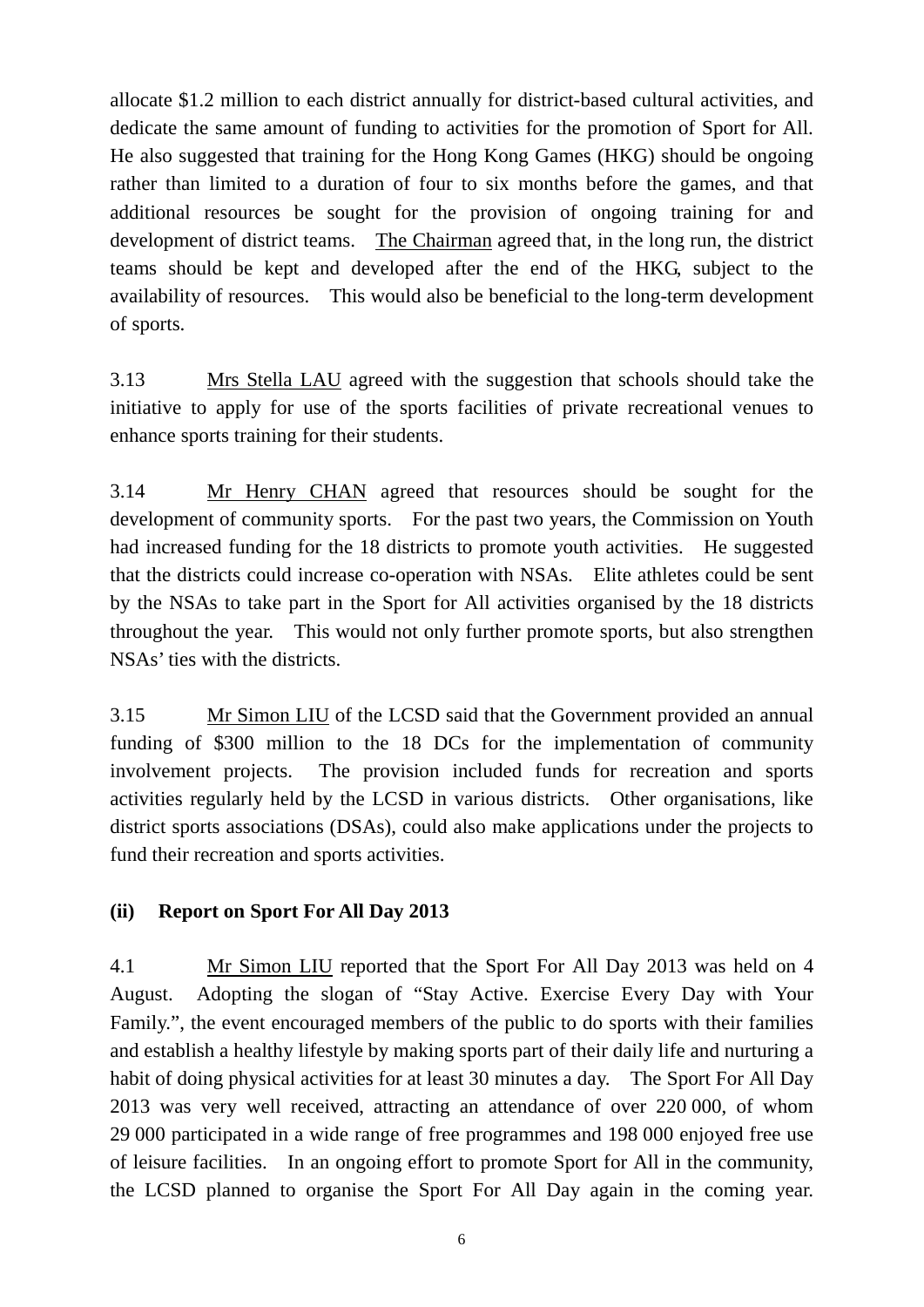Details of the plan would be made available in a report to Members in due course.

4.2 The Chairman said that the Sport For All Day 2013 was welcomed by members of the public and was successful in encouraging an active and healthy lifestyle.

# **(ii) Report on the Follow-up to Proposals to Improve the Arrangements for the Booking and Allocation of Recreation and Sports Facilities of the LCSD**

5.1 Ms Alice HEUNG of the LCSD presented a PowerPoint report to Members on the latest position regarding the Department's implementation of measures to improve the booking and allocation of recreation and sports facilities in response to the Ombudsman's investigation report. Four improvement measures had been introduced in mid-June 2013, namely (i) the shortening of the advance booking period for individuals from 30 days to 10 days; (ii) the shortening of the reallocation period from 60 days to 15 days for hirers unable to use the booked facilities because of inclement weather; (iii) the cessation of concessions for carers booking facilities; and (iv) the cancellation of the "stand-by" arrangement for free use of football pitches for a six-month trial period.

5.2 Since their introduction the improvement measures had achieved the following results: (i) the operation of facilities was smooth overall with usage rates remaining broadly the same as before; (ii) the abuse of the 60-day reallocation arrangement and that of the half-price concessions for carers booking facilities were restrained; (iii) the no-show rates for facilities booked by individuals showed a downward trend, particularly for tennis courts, suggesting that the shortened advance booking period for individuals helped hirers to be more certain whether they could attend their booked sessions, thus reducing the chances of no-shows; (iv) since the cancellation of the "stand-by" arrangement on a trial basis, the no-show rates for individual bookings of natural and artificial turf football pitches fell sharply from 31-37% to 4-6%, whereas the number of sessions left vacant by the no-shows of original hirers remained largely the same, suggesting that the "stand-by" arrangement had obviously been abused before. Frontline staff regarded the measure as effective in curbing touting activities; some members of the public opined that it had been easier to make bookings since the cancellation of the "stand-by" arrangement. After initial analysis, the LCSD planned to implement the cancellation of the "stand-by" arrangement for football pitches on a long-term basis after the end of the trial period on 18 December 2013.

5.3 The Chairman said that the LCSD had made considerable efforts to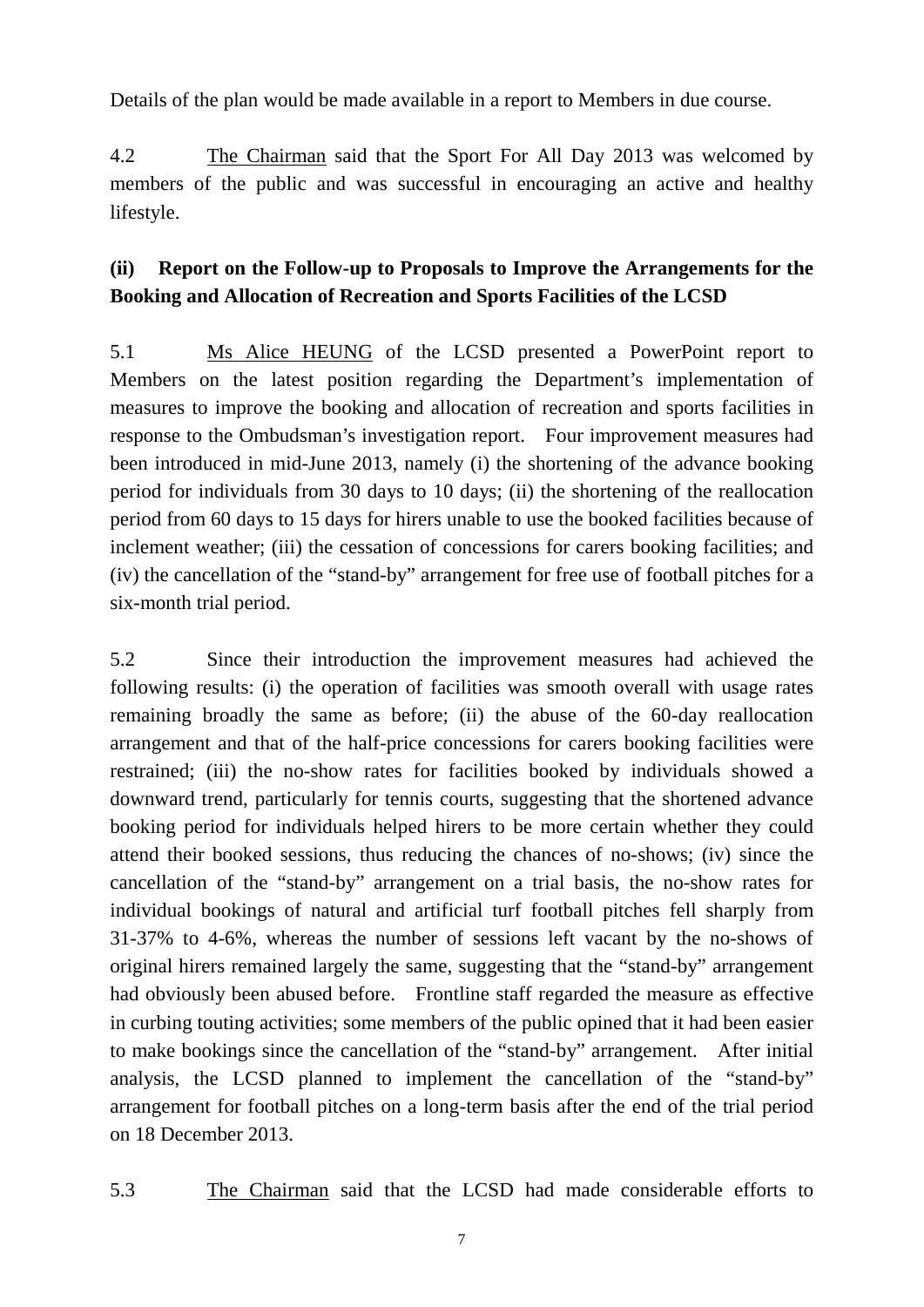improve the booking and allocation arrangements for recreation and sports facilities. He hoped that the enhanced booking procedure could plug the previous loopholes. He also trusted that the LCSD would continue to listen to the public and carry out reviews and improvements in a timely manner.

5.4 Mr Raphael TONG and Mr Henry CHAN both held the view that the trial scheme to cancel the "stand-by" arrangement for football pitches had proved remarkably effective in curbing touting activities. They suggested that the cancellation be formalised. Mr Raphael TONG enquired about the review of the priority booking arrangements for organisations registered as limited companies. Meanwhile Mr Henry CHAN considered the improvement measures recommended by the Ombudsman to be unduly harsh and unsympathetic, putting enormous additional pressure on frontline staff.

5.5 Mr Bobby CHENG of the LCSD thanked Members for their invaluable views and their support for the cancellation of the "stand-by" arrangement for football pitches. He also thanked Mr Henry CHAN for his consideration for the LCSD's frontline staff. Mr Bobby CHENG responded that hirers might be allowed to cancel bookings and receive a refund provided that they could not attend their booked sessions for *bona fide* reasons and could provide valid documentary proof (e.g. medical certificates). As regards the shortening of the advance booking period for individuals to 10 days, the LCSD considered, after holding in-depth discussions and consulting the 18 DCs, that the measure could balance the needs of different stakeholders. The Department would review the improvement measures in due course to make sure that abuse would continue to be curbed effectively.

5.6 Ms Alice HEUNG of the LCSD thanked Members for their comments. Her responses were summarised as follows:

- (a) To ensure the effectiveness of the measure, the LCSD had started publicising the cancellation of the "stand-by" arrangement for football pitches two months before it came into effect. Besides, to prevent touts from selling bookings for hired facilities, venue staff would carry out random checks on the identity of the original hirers during the break. Some members of the public had expressed the view that the facility booking process, both online and in-person at venues, had become smoother than before.
- (b) Currently, organisations registered as societies or companies (registered organisations) had priority rights to make bookings three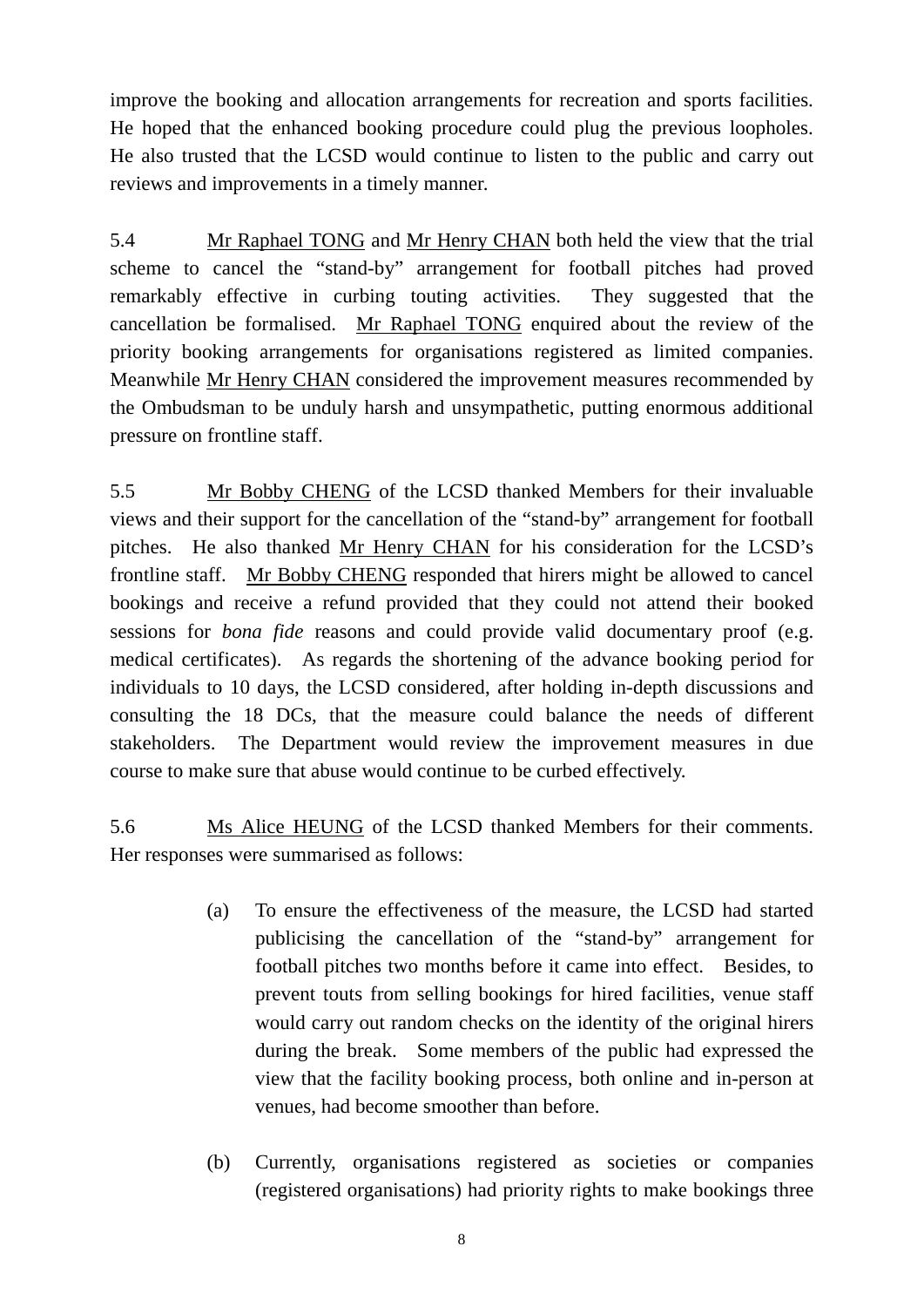months in advance. The Ombudsman had recommended that the LCSD review the arrangement to see if it was abused. Since the introduction of the improvement measures, the LCSD's frontline staff had strictly followed the procedure for verifying hirers' identity. Before being allowed to use the booked facilities, registered organisations had to produce documents, including the booking confirmation letter, the identity documents of the users, and the booking receipt. As for the recommendation to cancel their priority booking rights, the LCSD would treat it with caution. Compared to other organisations (such as NSAs, schools, the Sports Federation & Olympic Committee of Hong Kong, China, the Hong Kong Schools Sports Federation, the New Territories Regional Sports Association and DSAs), registered organisations had a shorter priority booking period of three months only. Furthermore, peak-hour block booking of a facility by different organisations was limited to onethird of the total available peak hours per month. Given that there were fewer sessions available for booking by registered organisations, their abuse of facilities was less likely. Currently in the process of collating information, the LCSD expected to complete an analysis of facility bookings in different districts in the first quarter of 2014-15 and would then report its findings to the CSC.

#### **Item 3: Report on the Establishment of Sports Training Bases (CSC Paper 7/13)**

6.1 Ms Alice HEUNG briefed Members on CSC Paper 7/13. Members' views on the paper were summarised as follows:

- (a) The Chairman commented that the scheme launched by the LCSD was conducive to enhancing sports development in the local community and further promoting the sporting culture.
- (b) Mr CHENG Shu-ming said on behalf of the relevant NSAs that the conversion of the less utilised Jockey Club Kwai Shing Public Squash Courts into an air gun shooting training centre by the LCSD had indeed contributed to the improvement in the skills and performance of local shooting athletes, which was best demonstrated by the outstanding results achieved by the Hong Kong Team in the recently concluded Southeast Asian Shooting Championships. He called for DSAs' support in promoting shooting to a wider population for future success in international competitions.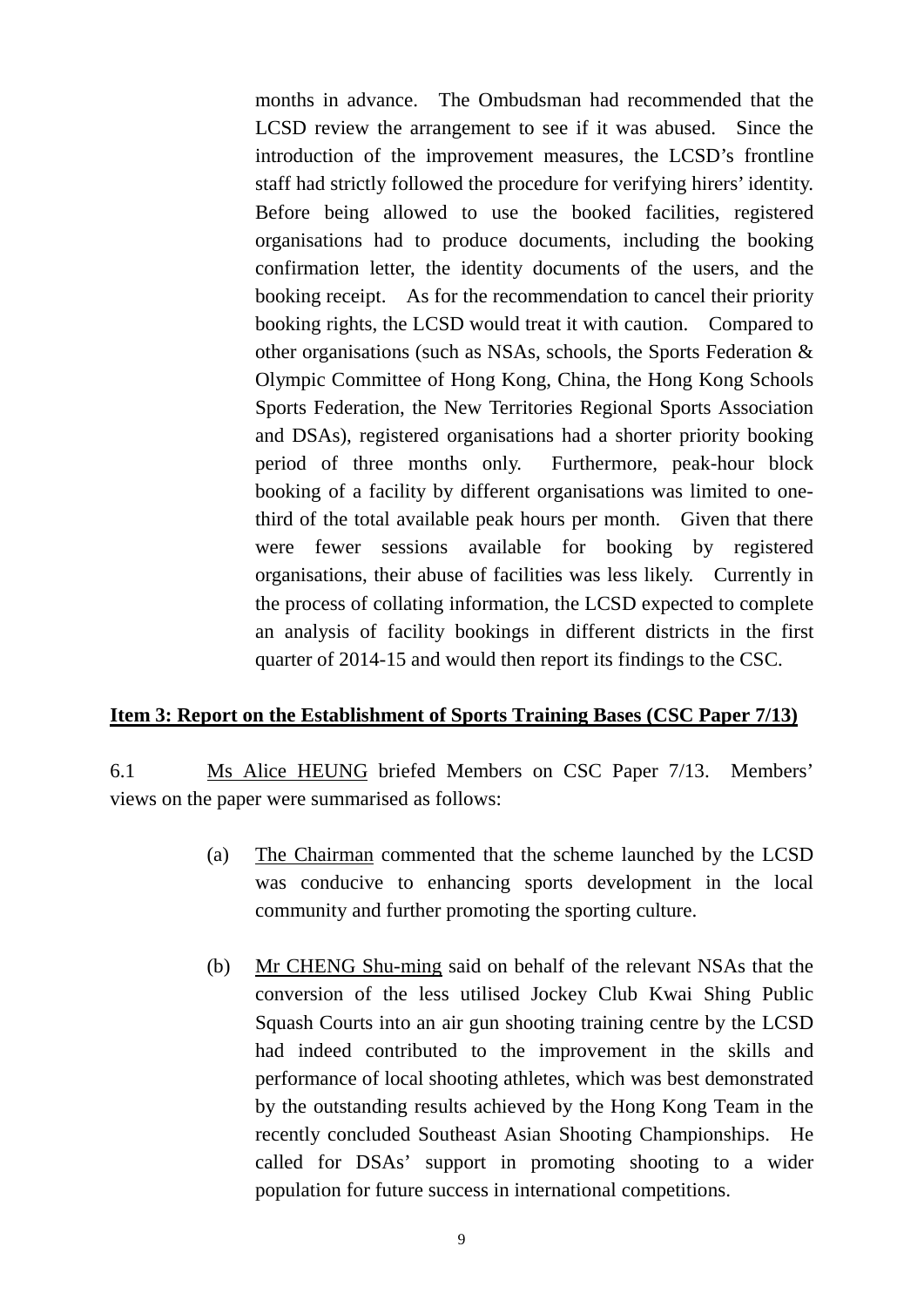- (c) Messrs Daniel CHAM, Henry CHAN and Raphael TONG concurred with the LCSD in its concept and development direction of converting underutilised venues and facilities to other usage for effective use of resources and promotion of the sports concerned. Mr CHAM suggested the LCSD consider revising the contract term from seven years to "five plus five years" with renewal subject to satisfactory performance by the operating bodies, so as to provide an incentive for better performance and greater flexibility in operation. Mr CHAM said that the LCSD could utilise such facilities to offer regular sports training for the public at the intermediate level. Besides, he pointed out that it was necessary to define clearly the naming right for venues and the amount of sponsorship required to avoid misunderstanding.
- (d) Mr Henry CHAN commented that detailed information on the facilities open for public use must be made publicly known by the operating bodies and a proper monitoring mechanism should be established to enhance transparency.
- (e) Mr Raphael TONG fully supported the idea of requiring that operating bodies submit independent audit reports to the LCSD, believing it would help safeguard against profit-making activities. In addition, he would like to know more about the arrangements as to the insurance liability for the daily operation of the sports training bases.

6.2 Ms Alice HEUNG of the LCSD thanked Members for their invaluable views. Her responses were summarised as follows:

> (a) In addition to the satisfactory results achieved in air gun shooting competitions, the performance of our tennis players was also very well. She said that despite the long contract term, the LCSD would monitor the performance of the operating bodies throughout the seven-year period and there were provisions the contract to allow for early termination under exceptional circumstances. Given the self-financing nature of the training centres, the operating bodies might seek sponsorship on their own to enhance operational efficiency.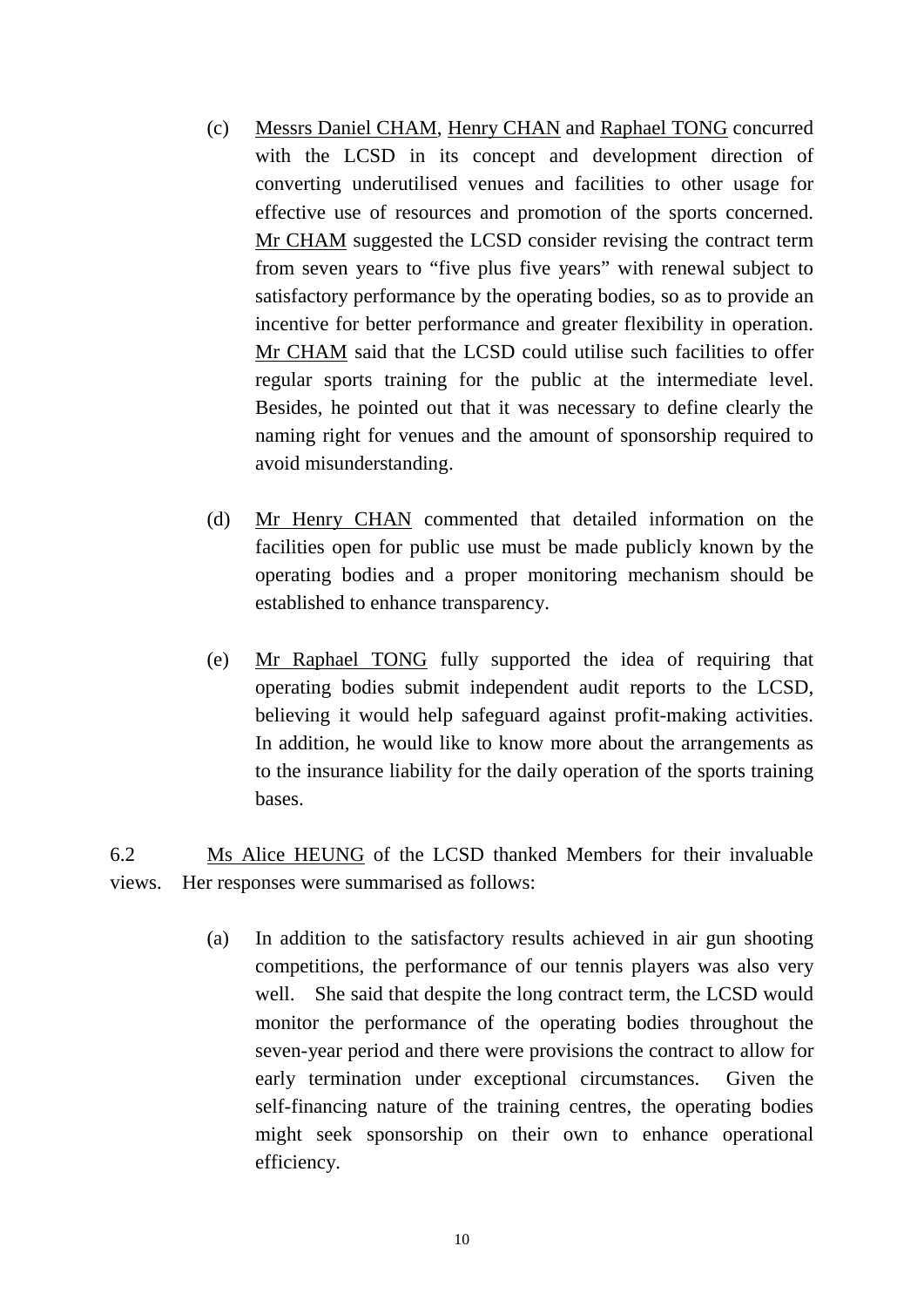- (b) At present, the longest term among LCSD contracts was seven years. Having gauged Members' views, the LCSD would explore with relevant departments the feasibility of extending the contract term.
- (c) Apart from the courses offered by the Hong Kong Tennis Association at a rate comparable to that currently charged by the LCSD, tennis training courses were also held at the tennis training base for public participation by the LCSD Kowloon City District Leisure Services Office. Besides, the Hong Kong Shooting Association (HKSA) organised training courses, such as youth training programmes, at the training base in collaboration with the LCSD. Since the opening of the air gun shooting centre, the HKSA had organised its own shooting practice activities/programmes for members. HKSA members were entitled to book the venue by themselves for training and ongoing practice if they possessed a valid arms licence or if a qualified instructor was present during the booked session. Details on the opening hours, fees and facilities of the shooting centre were set out on its charging scheme. With the HKSA's sustained efforts to attract teenage participants by charging them a lower fee for using the training centre and promote its self-practice scheme, the number of participants and utilisation rate of the centre had seen an increase.
- (d) As regards the financial and auditing arrangements, it was stipulated in the contract that the operating bodies should submit an audit report to the Government upon completion of the seven-year contract term. The cumulative financial surplus of the training bases, if any, should be shared between the Government and the operating bodies.
- (e) There were also provisions in the contract requiring that the operating bodies take out an insurance policy for the training bases to protect the rights and interests of all parties.

#### **Item 4: Any Other Business**

7.1 Mr Henry CHAN praised the "Fitness Walking" mobile application launched by the LCSD for making a favourable impact.

7.2 Mr Raphael TONG said the floodlighting hours for football pitches should